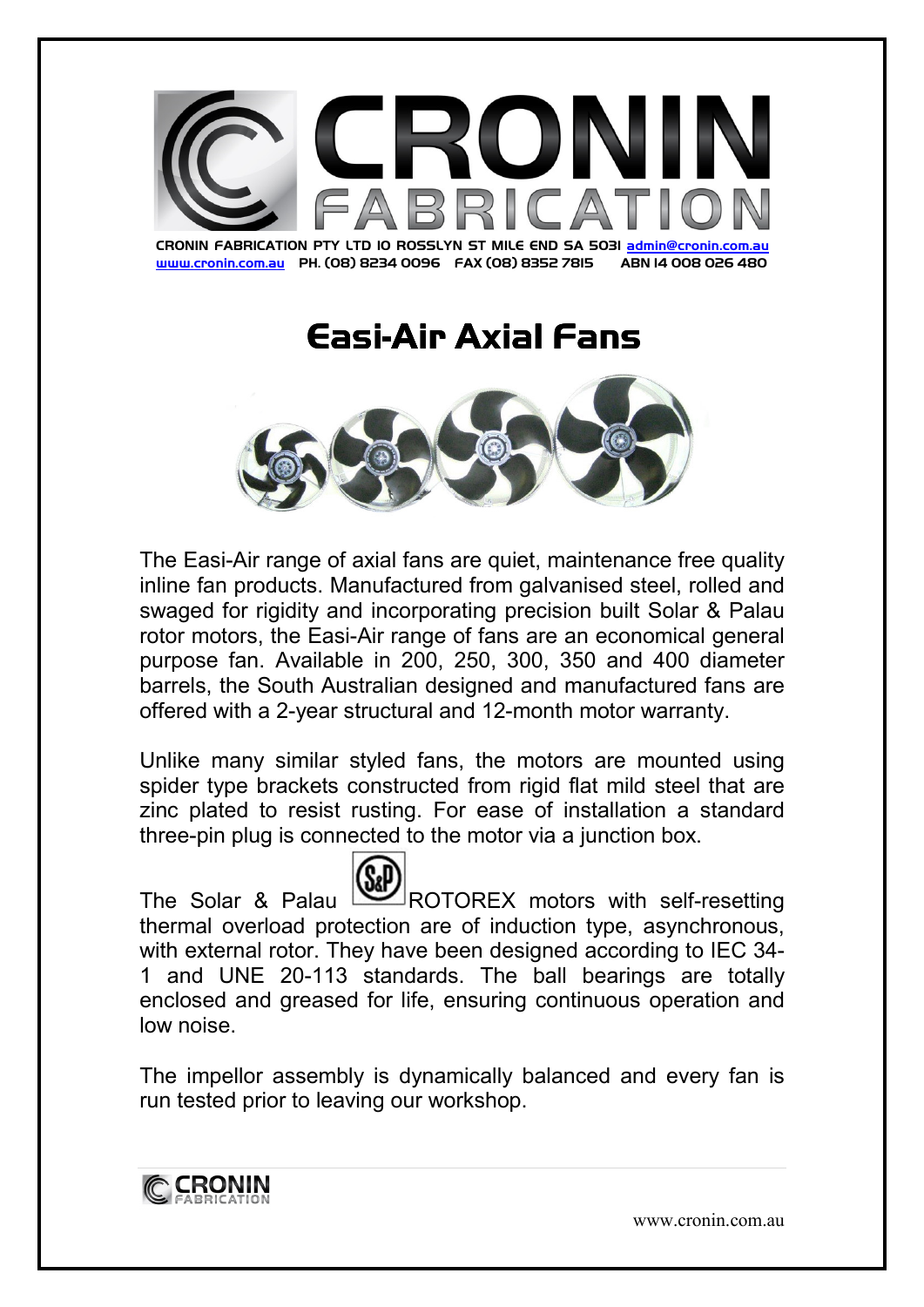

## Ø 300 mm





www.cronin.com.au